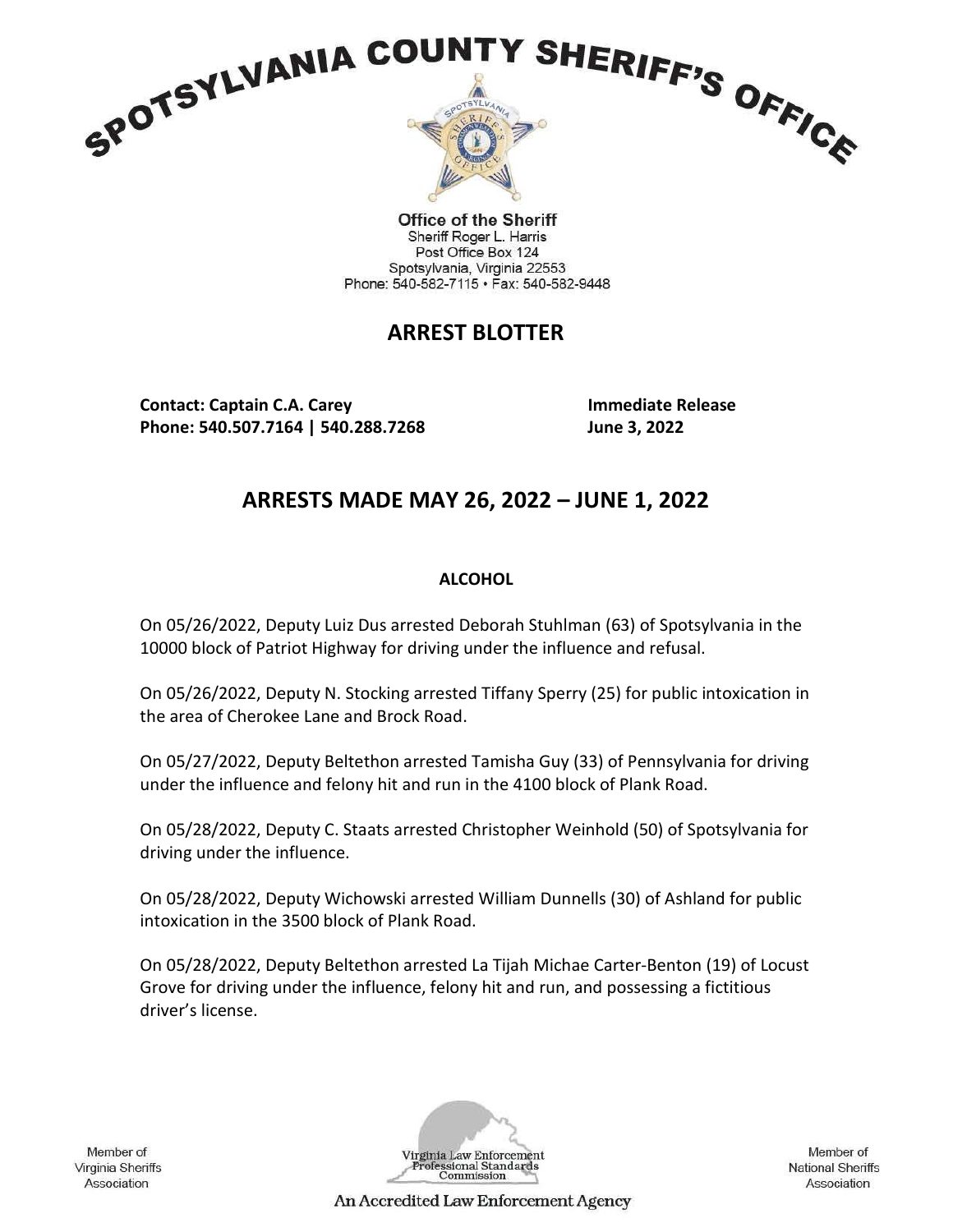On 05/28/2022, Deputy Burnett arrested Jessie Herndon Jr. (19) of Spotsylvania for driving under the influence and driving without a license in the area of Harrison Road and Battlefield Green Drive.

On 05/29/2022, Deputy Burnett arrested Kyle Bordeaux (22) of Spotsylvania for driving under the influence and refusal in the 6900 block of Courthouse Road.

On 05/29/2022, Deputy Beltethon arrested Jose Rodriguez (29) of Fredericksburg for public intoxication in the 1600 block of Bragg Road.

On 05/29/2022, Deputy First Class Schroeder arrested Demetrica Stricker (38) of Fredericksburg in the area of Patriot Highway and Harrison Road for driving under the influence and disregarding a red light.

On 05/29/2022, Deputy First Class Schroeder arrested Donovan Williams (21) of Spotsylvania in the area of Harrison Road and Salem Church Road for driving under the influence and no driver's license.

On 05/30/2022, Deputy B. Walker arrested Christopher Battle (23) of Spotsylvania for driving under the influence in the 10900 block of Harrison Road.

On 05/31/2022, Deputy DeLage arrested Deontay Washington (30) of Fredericksburg for driving under the influence (2nd in 10 years), driving revoked (DUI related), drinking while operating a motor vehicle, and disregarding a red light in the area of Courthouse Road and Leavells Road.

#### ASSAULT

On 05/28/2022, Deputy Burnett arrested Jason Mitchell (36) of Fredericksburg for assault and battery, strangulation, and obstruction with force in the area of Jenny Lane.

On 05/28/2022, Deputy Burnett arrested Jose Reyes-Saenz (20) of Spotsylvania for assault and battery, assault on law enforcement, and obstruction with force in the 9500 block of Chance Drive.

On 05/28/2022, Deputy Satterwhite arrested Bryan Roldan (24) of Fredericksburg for assault and battery in the area of Patriot Highway.

On 05/29/2022, Deputy J. Carnahan arrested Richard King (40) of Spotsylvania for assault and battery and possession of a firearm as a convicted felon.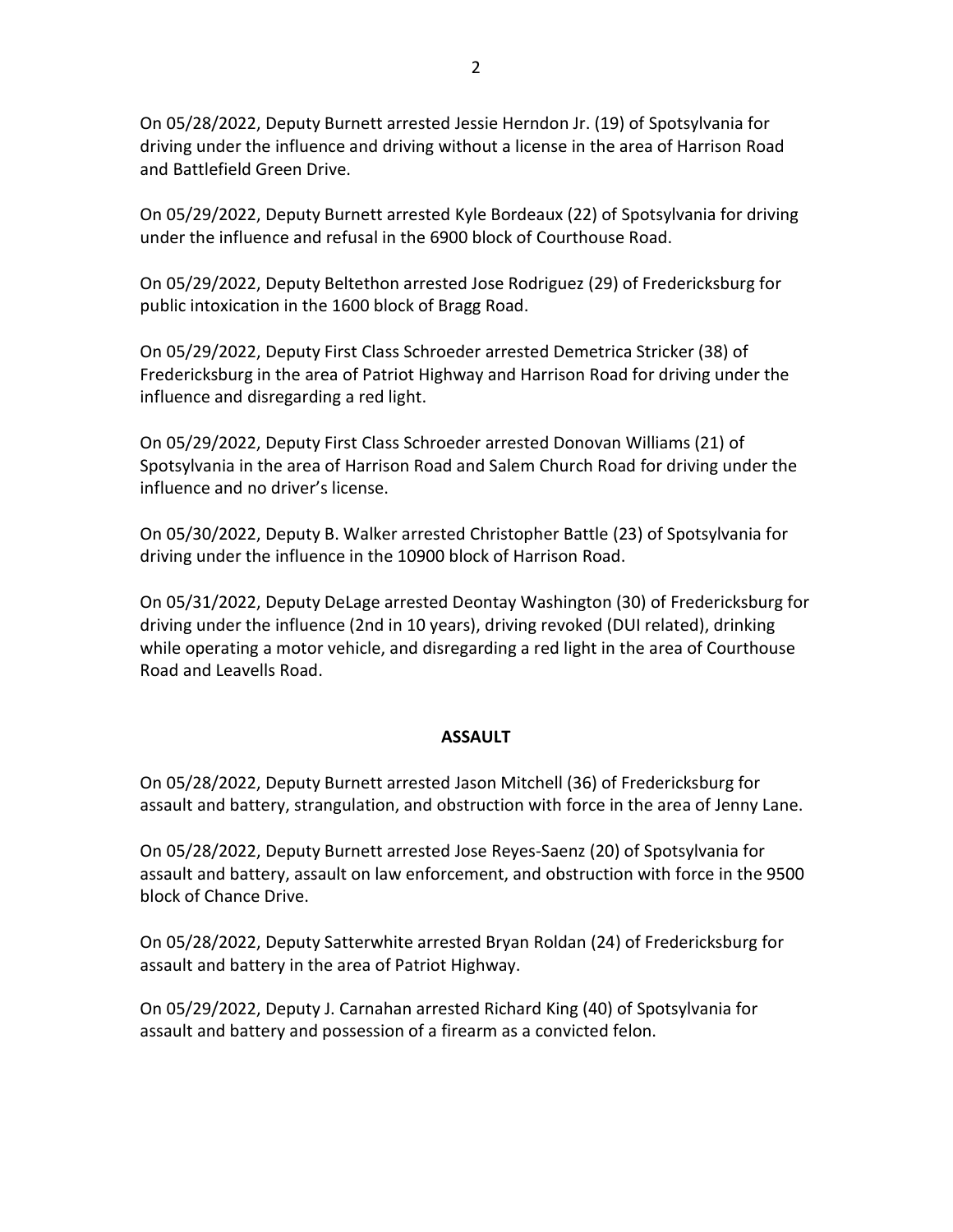On 05/31/2022, Deputy D. Brooks arrested Carl Coleman (60) of Spotsylvania for assault and battery (2x) in the area of Bleasdell Drive.

On 06/01/22, Deputy Beltethon arrested Kimberly Mccullough (59) of Spotsylvania for assault and battery in the 10400 block of Willow Creek Ct.

### LARCENY

On 05/26/2022, Deputy Souza arrested Thomas Lydon Jr. (28) of Spotsylvania for trespassing and shoplifting in the area of 10700 Steeplechase Drive stemming from a trespassing call at the Courthouse Road Wawa.

On 05/30/2022, Deputy Howell arrested Andrew Keen (25) of Beaverdam for carjacking.

### **NARCOTICS**

None.

## OTHER ARRESTS

On 05/26/2022, Deputy Bezeredi arrested Lashana Hagler (45) of Triangle for violation of an emergency protective order.

On 05/26/2022, Deputy First Class Simmons arrested Gary Clinton (22) of Palmyra on an outstanding capias.

On 05/26/2022, Sergeant T.J. Grasso and Deputy N. Stocking arrested Tevin Thomas (28) on outstanding warrants for felony firearm charges.

On 05/27/2022, Senior Deputy E. Coffey arrested Darcella Hourie (57) of Spotsylvania on a warrant for allowing a dog to run at large.

On 05/27/2022, Deputy C. Washington arrested Raymond James Titlow (30) of Fredericksburg for an outstanding capias through Spotsylvania and an additional one out of another jurisdiction.

On 05/29/2022, Deputy D. Jackson arrested Jordan Mitchell (26) of Spotsylvania for brandishing.